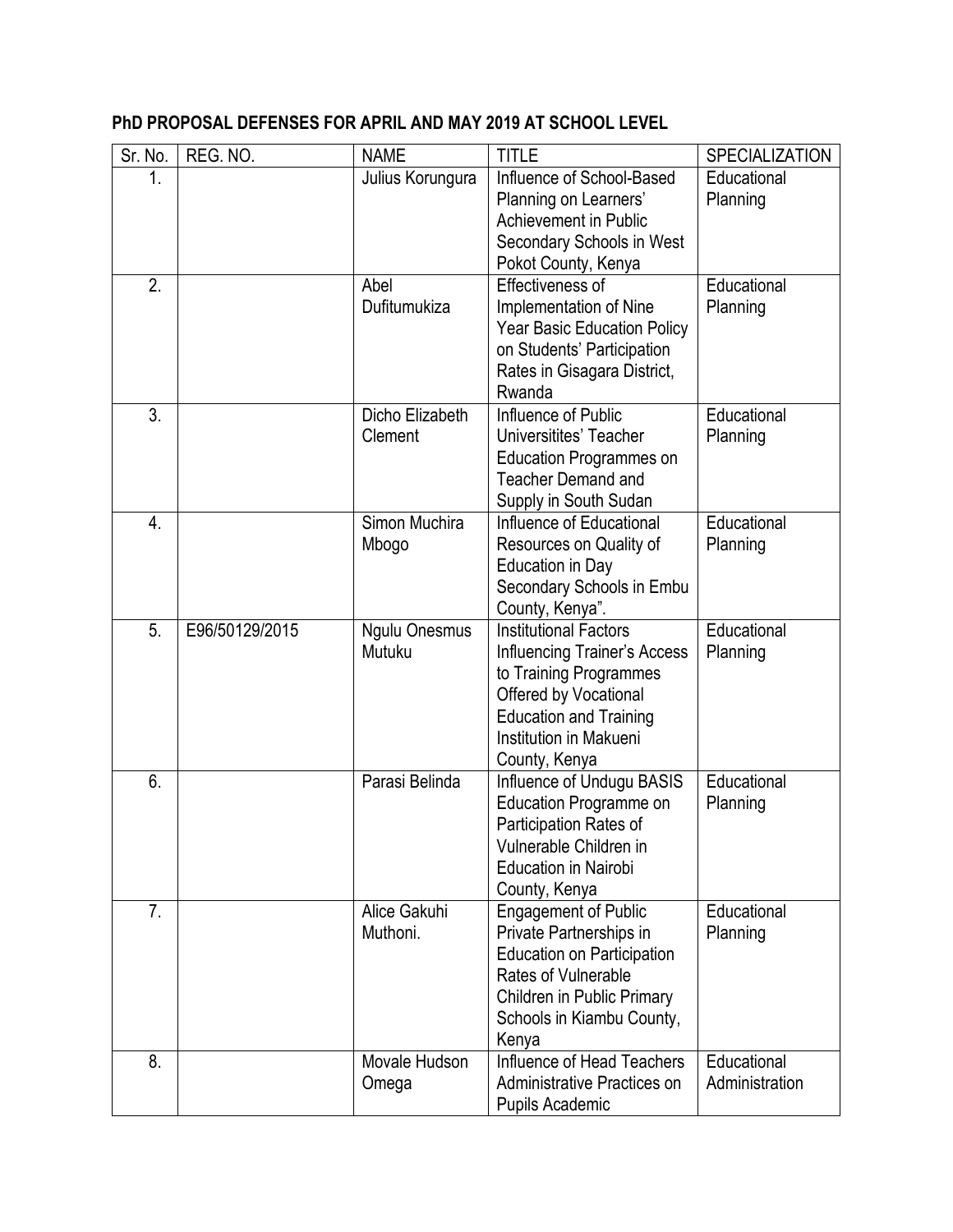|     |                             | Performance at the Kenya<br>Certificate of Primary<br>Examination in Hamisi Sub-                                                                                                                                     |                               |
|-----|-----------------------------|----------------------------------------------------------------------------------------------------------------------------------------------------------------------------------------------------------------------|-------------------------------|
|     |                             | County, Kenya                                                                                                                                                                                                        |                               |
| 9.  | Domitila<br>Mwanzia         | Influence of Headteachers'<br>Administrative Practices on<br>Integration of Special Need<br><b>Education in Public Primary</b><br>School in Makueni County,<br>Kenya                                                 | Educational<br>Administration |
| 10. | Muli Peninnah<br>Mbithe     | Influence of Instructional<br><b>Strategies on Students</b><br>Performance in Virtual<br>Learning Environments in<br>Public Universities in Kenya                                                                    | Curriculum<br><b>Studies</b>  |
| 11. | <b>Musau Elsie</b><br>Mueni | Assessment of Teacher's<br><b>Pedagogical Practice</b><br>Influencing Information and<br><b>Communication Technology</b><br>Integration in Sciences and<br><b>Mathematics in Public</b><br>Secondary Schools, Kenya. | Curriculum<br><b>Studies</b>  |
| 12. | Jane Akinyi<br>Joseph       | "Influence of Work-Life"<br><b>Balance Practices on Public</b><br><b>Secondary Schools</b><br>Teachers' Performance in<br>Homa - Bay County, Kenya                                                                   | Educational<br>Administration |
| 13. | Teresia Atieno<br>Otieno    | Influence of Teachers'<br>Performance Appraisal and<br>Development on Secondary<br>Schools Teachers'<br>Performance in Migori<br>County, Kenya                                                                       | Educational<br>Administration |
| 14. | Owuor Emmily<br>Achieng.    | <b>Administrative Practices</b><br>Influencing Student<br>Discipline in Public<br>Secondary Schools in<br>Kisumu County, Kenya                                                                                       | Educational<br>Administration |

## **FINAL PhD THESIS DEFENSES**

| E80/51917/2017<br>Judith Mary<br>Agutu | Principal's administrative<br>practices influencing<br>prevalence of drug and<br>substance abuse in secondary<br>schools in Busia county | Educational<br>Administration |
|----------------------------------------|------------------------------------------------------------------------------------------------------------------------------------------|-------------------------------|
|----------------------------------------|------------------------------------------------------------------------------------------------------------------------------------------|-------------------------------|